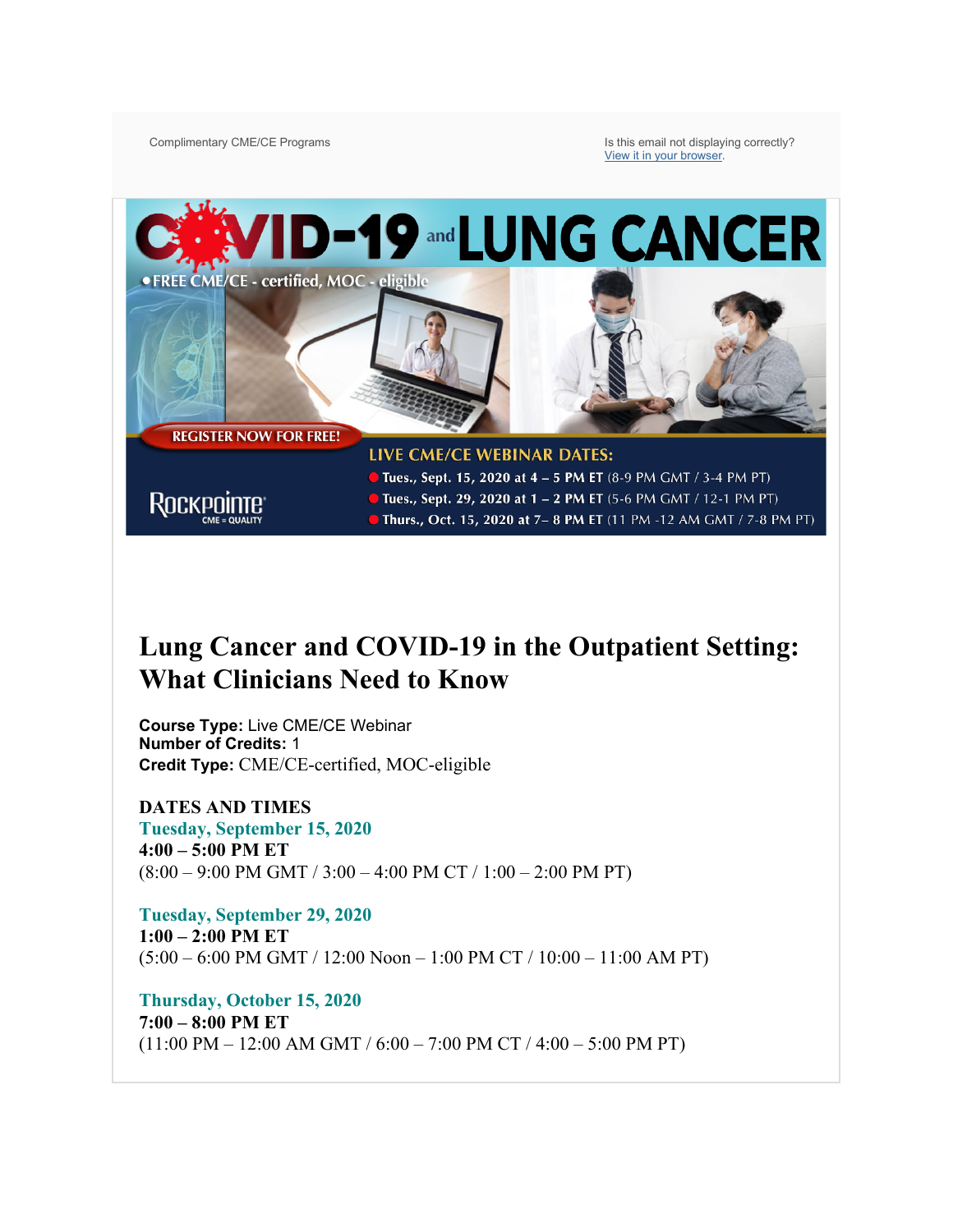

Patients with underlying health conditions such as lung cancer are at greater risk for infection or complications from COVID-19. Because of this increased risk, it is important that these patients are carefully managed, with telemedicine replacing in-person visits where possible. However, monitoring patients via telemedicine requires special attention, particularly because symptoms of COVID-19 infection are similar to common adverse events associated with lung cancer treatment.

This activity, *"Lung Cancer and COVID-19 in the Outpatient Setting: What Clinicians Need to Know"* will provide clinicians with the most up-to-date guidance on managing lung cancer during the current pandemic, including information on the pathophysiology of Sars-Cov-2, the risk of infection in patients with lung cancer, and strategies to manage patient care and counsel through telemedicine.

#### **Some topics covered:**

- The Pathophysiology of COVID-19
- Patient and Disease Features that Increase Risk of COVID-19 Infection and Complications in Patients with Lung Cancer
- Recommendations for Managing Patients with Lung Cancer in the COVID-19 Pandemic

### **FACULTY:**

### **Sandra Cuellar, PharmD, BCOP**

Associate Professor University of Illinois at Chicago College of Pharmacy Clinical Oncology Pharmacist, UI Health Chicago, IL

### **J. Morgan Freiman, MD, MSc**

Infectious Diseases Physician Director of Antimicrobial Stewardship Lahey Hospital and Medical Center Assistant Professor of Medicine Tufts University School of Medicine Boston, MA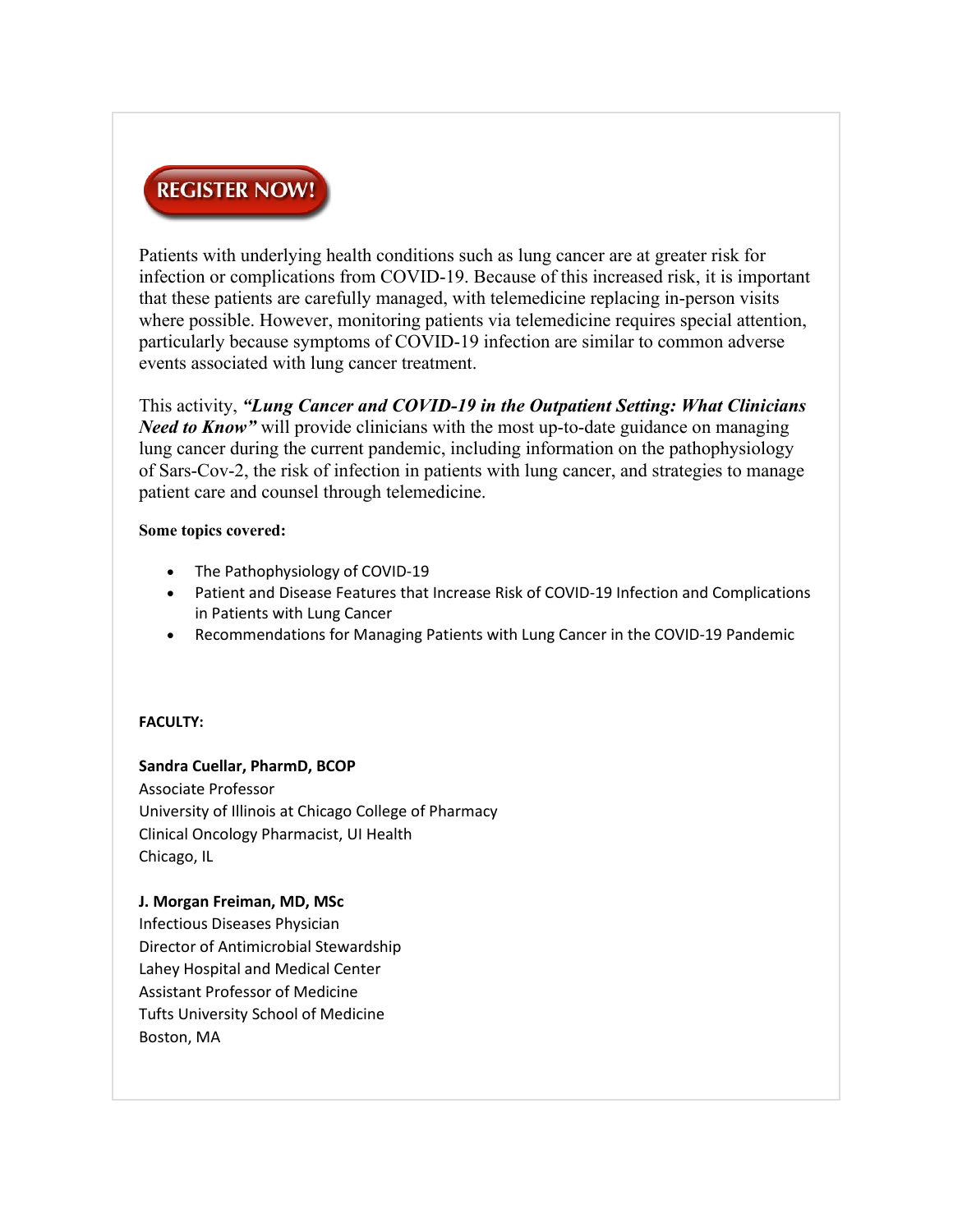**Antonio Passaro, MD, PhD** Division of Thoracic Oncology European Institute of Oncology Istituto di Ricovero e Cura a Carattere Scientifico (IRCCS) Milan, Italy

**Beth Sandy, CRNP** Medical Oncology Penn Medicine Philadelphia, PA

[CLICK HERE FOR ACCREDITATION INFORMATION, AND TO REGISTER:](https://cme.rockpointe.com/1013-COVID-and-lung-cancer-wbn-3p)



## **PROVIDER**

Jointly provided by Boston University School, the Potomac Center for Medical Education and Rockpointe



This activity has been submitted to the Maryland Nurses Association for approval to award contact hours. The Maryland Nurses Association is accredited as an approver of nursing continuing professional development by the American Nurses Credentialing Center's Commission on Accreditation.

This program is supported by an educational grant from Daiichi Sankyo.



In collaboration with The American Lung Association